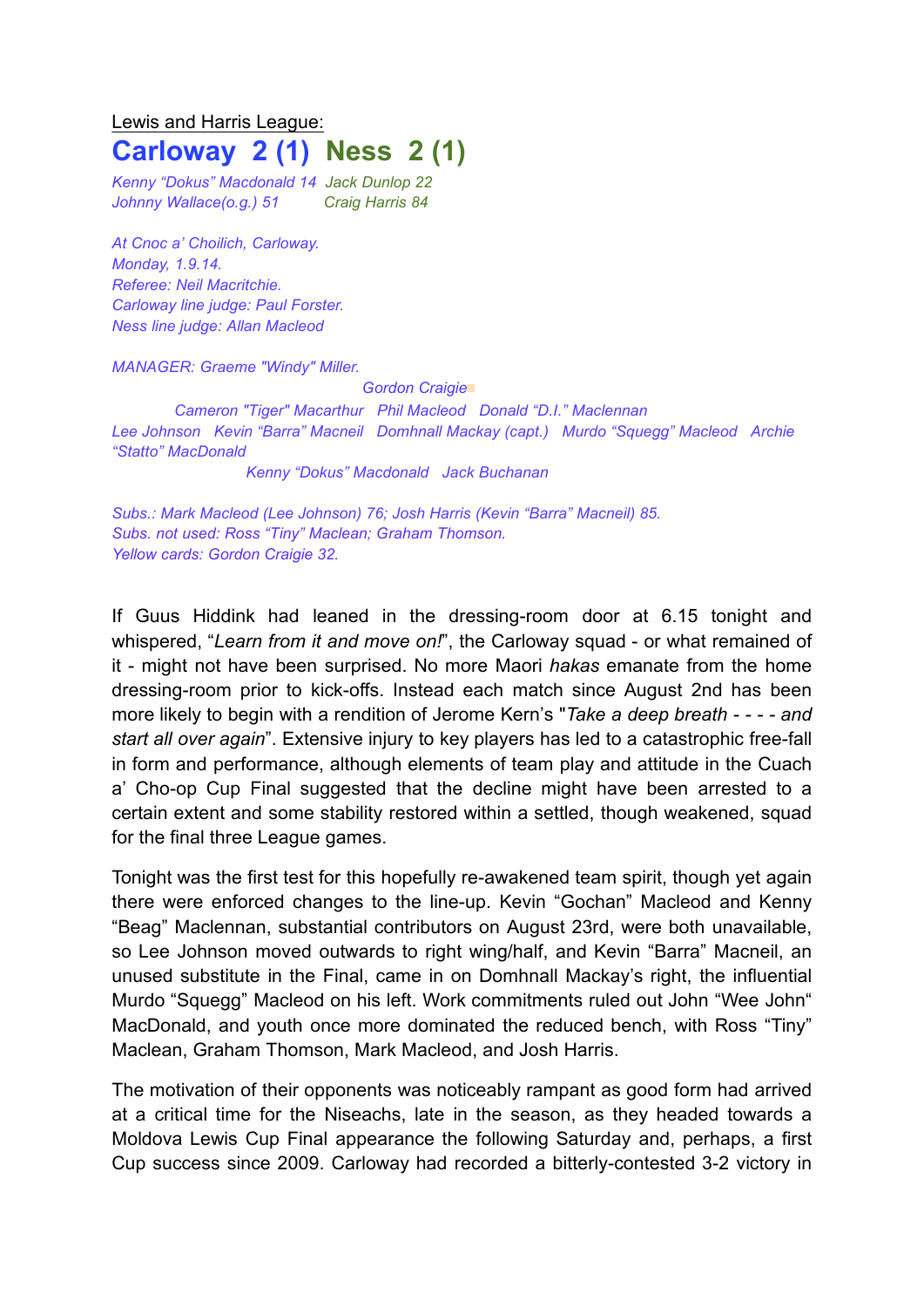the reverse League fixture, a stormy, bad-tempered affair in late July, though the EaF encounters witnessed more convincing displays from the Blues, 4-2 (h) and 7-4 (a).

Tonight third place in the League was the prize sought by na Gormaich as they led Ness by a point, with two games in hand, this being Ness's final League game. Thus a draw would be enough for the Blues. History also favoured the hosts as Ness had failed to record a League victory at Cnoc a' Choilich since July 2004.

Carloway's declining fortunes were starkly reflected in the poor attendance on this cloudy, unseasonably cold evening. Ness won the toss and used a strong, gusting westerly to force the pace eagerly in the opening minutes, though close control was a problem for both sides. Uncomfortable pressure on the back-line from Craig Harris and Jack Dunlop, supplied by deep-lying *trequartista*, Andrew "Bubble" Macleod, was alleviated in the 7th minute by a flighted forward ball by Mackay, from the centre circle, clearing a high Niseach defence. As Buchanan whizzed towards it, "Sweeney" came to collect, but a racing Wallace got there before him to hook backwards and away to the Niseach right. "Dokus" pounced on the swirling ball, midway within their half, in the inside-left position, then sent an exquisitely measured lob-shot over the stranded keeper - but just over his left-hand bar.

In 14 minutes the striker was more successful - and how! A trademark Johnson long throw, 12 metres from the bye-line on the right, was met square by Mackay on the near side of the box. He back-headed the ball onwards and "Dokus", directly in front of goal, met it on the volley to send an unstoppable bullet home, waist-high to "Sweeney's" right (**1-0**).

Three minutes later Ness almost gifted Carloway a second. A loose ball forward was chased by Buchanan and once more "Sweeney" rushed out to the edge of his box. As Wallace shielded the ball towards his keeper, a moment's indecision between them allowed Buchanan to touch the ball away from them, to the keeper's right, then flick the ball immediately with the outside of his right foot towards the unguarded goal. Fortunately for the Niseachs, the young striker didn't connect cleanly and a fast-reacting Wallace, miraculously, managed to get back and somehow knock the ball away for a corner on the left from just inside "Sweeney's" right-hand post.

As Carloway's confidence grew, the defence moved high but this allowed more space for the pacy Harris and Dunlop to challenge "D.I." and "Tiger". A long-range effort zoomed a metre wide of Craigie's left-hand post, before the equalizer arrived in 22 minutes. A Russell-Smith forward ball down the left saw Harris moving wide of "Tiger" to the left touch-line. He checked, 20 metres from the bye-line, then sent a head-high square ball across goal. It escaped "Bubble" but Dunlop gathered by the far post, steadied himself, then sent a glorious right-foot drive high to Craigie's left (**1-1**).

The contrast in approach was marked: though Ness kept it low and controlled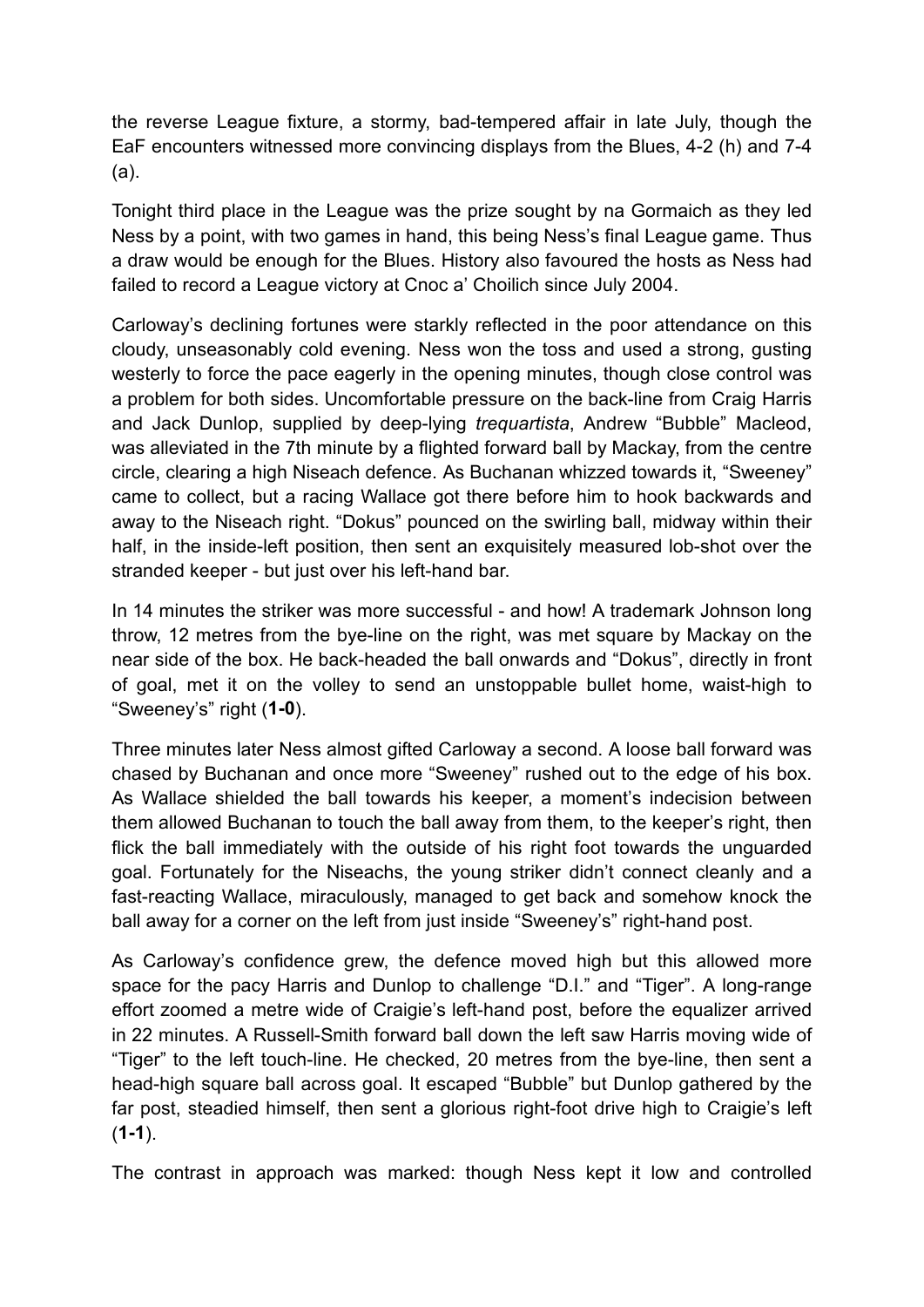across the midfield, the long ball was used repeatedly to break forward at speed, though regularly over-hit; Carloway stuck doggedly to a La Liga-style, sometimes suicidally across the defence, preferring to come forward low, and only Mackay and "Squegg" were prepared to risk the de Boers, to find Johnson, "Dokus", and Buchanan.

On 25 minutes Johnson rėprised his earlier long throw, this time from the corner flag, but this time, Mackay, 12 metres out by the near post, headed into the sidenetting. On the half-hour, a "Sqweg" diagonal found Buchanan moving forward leftwards, on to the edge of the box, but Wallace was quick to close him down and block his effort. The ball spun leftwards towards "Dokus" but "Sweeney" was alive to the danger and rushed out to block "Dokus's" snap-shot brilliantly to his right, 10 metres off his goal-line.

Three minutes later a dangerous throw-out by Craigie caught Phil Macleod unprepared, just outside the left of his box. An alert Dunlop robbed the unfortunate defender, then stepped forward to scoop the ball over the stranded keeper, but somehow managed to send it past Craigie's right-hand post. A definite candidate for "*miss of the season*"!

The half concluded with "Dokus" winning the ball midway within the Niseach half, then sending a perfect McIlroy rightwards for Johnson to get behind Ali Morrison, wide of Wallace, but from 16 metres he sliced his right-foot drive well-wide of "Sweeney's" left-hand post.

## **Half-time: Carloway 1 Ness 1**

The spectacle had been less than edifying, as both sides struggled to harness the harsh elements, and the consequent absence of controlled play - except from the likes of "Bubble", Russell-Smith, "Squegg", and "Dokus" – had minimised opportunity.

The unforgiving wind again featured prominently in the opening minutes of the second half. On 51 minutes "Statto" found the roving "Dokus" on the right touch-line, just inside the Niseach half. He managed to elude "Cheeks" down the line, then 20 metres from the bye-line, then checked back away from Ali Morrison, to send a waist-high diagonal speeding into the box. The unfortunate Wallace, 16 metres out by the near post, in trying to cut the danger out, managed to touch the ball just enough to dummy his own keeper by diverting the ball slightly as it whizzed across the 6-metre area and inside the far post (**2-1**).

Ness responded three minutes later when "Bubble" was freed to jink his way to the right touch-line, then whip across a sharp, low cross towards goal, only for Craigie to react instinctively and push the ball away, under pressure, by his left-hand post. Minutes later, after a strong penalty claim by the Niseachs when a crashing "D.I." tackle halted Dunlop's progress into the right of the Carloway box, the striker once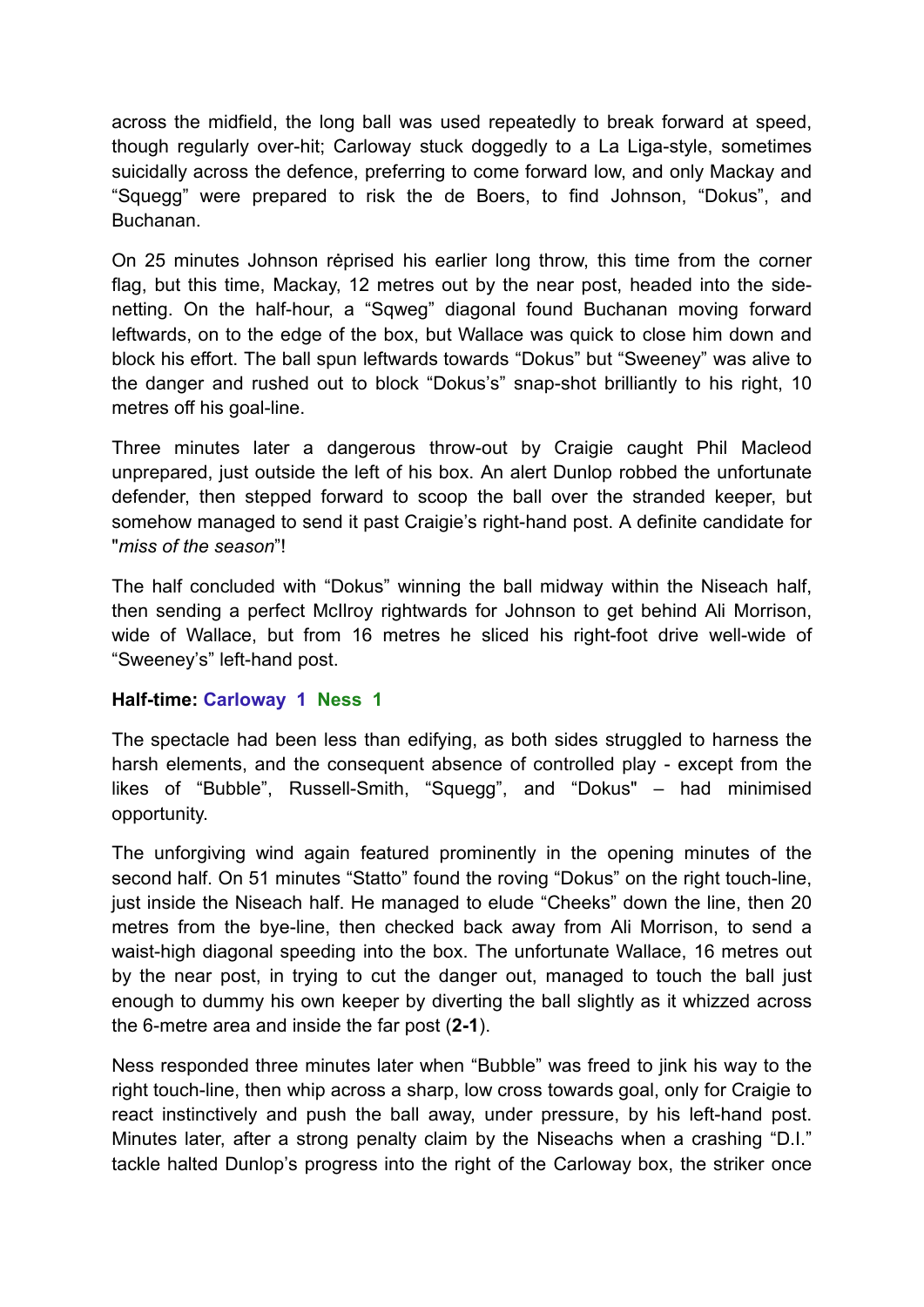more was sent behind the line by a Russell-Smith forward ball into the left of the Blues' box. Craigie was out like lightning to block him to his right, but Dunlop recovered on the bye-line to return the ball towards goal before Macleod arrived to boot clear for a corner.

Na Gormaich were visibly dying as a cohesive force, with a disjointed mid-line failing to supply "Dokus" or Jack Flash, nor covering a porous defence. As Johnson and MacDonald sank back to augment the line, Ness ran freer and freer in and through the midfield. The phrase, "*one-way traffic*" now sprang to mind and Jack Dunlop appeared to embark on a personal mission to win the title, "*The greatest number of sitters that can be missed in a Lewis and Harris League match*".

In 62 minutes a Harris free-kick, 20 metres out on Craigie's right, was flighted invitingly across the area but carried beyond his left-hand post. A minute later a "Cheeks" forward ball straight forward sent Dunlop behind "Tiger" towards the left of the Carloway box but his powerful low drive from 18 metres travelled a metre wide of the far post. In 71 minutes "Bubble" artistry on the right took him beyond Macleod and "D.I." to the right bye-line, and his perfect low cut-back made it easy for Dunlop, arriving in front of Harris, directly in front of goal, 8 metres out, but he somehow managed to crash his rocket-shot up and over and away into Garenin. A minute later the Carloway keeper again had to look sharp by reacting carefully, high at the top of his right-hand post, to push a dangerous cross from Calum Vann away for a corner.

A series of corners ensued. Then on 84 minutes Ness finally registered an overdue equalizer. Yet another surge allowed Russell-Smith to supply Dunlop on the left where he out-paced "Tiger" on the outside to make the bye-line, then travel inwards. Ten metres out, he attempted to slip the ball round Craigie's left by the near post; the keeper second-guessed him but could only push the ball outwards and onwards, thereby wrong-footing the covering Macleod and permitting the unmarked Harris to stroll in and wham it home (**2-2**).

Two minutes later a nightmarish second half for the Blues was almost capped by a late Niseach winner. More suicidal close passing by the Blues in the centre circle allowed Russell-Smith and "Bubble" to win the ball, then combine to send Dunlop behind the line and into the box in the centre, but as he struggled to line the ball up to strike, "D.I." recovered admirably to race back and John Greig the unlucky striker.

## **Full-time: Carloway 2 Ness 2**

Ouch! Overall, this was a night to forget for the Blues. The second half was akin to one of those experiences where you are unsure whether you are actually awake or are in an extremely realistic nightmare. It's difficult to figure out the exact cause of the malaise that affected the squad tonight. On paper, the selection, based on available personnel, looked sound. For the first half-hour, apart from lack of pace and movement moving forward, it functioned appropriately. The only obvious lack seemed a slackness in seizing any initiative that presented itself.